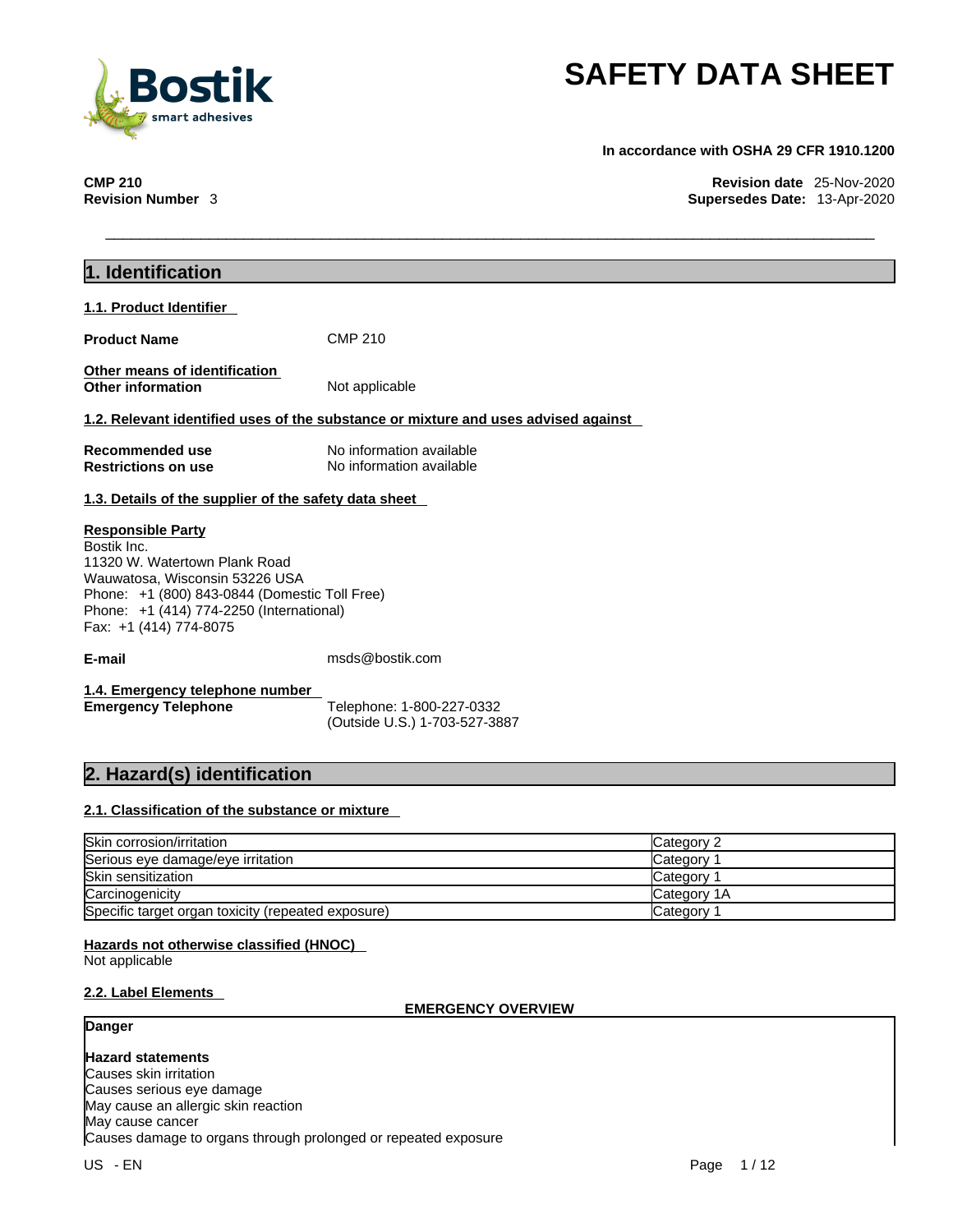**\_\_\_\_\_\_\_\_\_\_\_\_\_\_\_\_\_\_\_\_\_\_\_\_\_\_\_\_\_\_\_\_\_\_\_\_\_\_\_\_\_\_\_\_\_\_\_\_\_\_\_\_\_\_\_\_\_\_\_\_\_\_\_\_\_\_\_\_\_\_\_\_\_\_\_\_\_\_\_\_\_\_\_\_\_\_\_\_\_ CMP 210 Revision date** 25-Nov-2020 **Revision Number** 3 **Supersedes Date:** 13-Apr-2020



#### **Precautionary Statements - Prevention**

Obtain special instructions before use Do not handle until all safety precautions have been read and understood Wear protective gloves/protective clothing/eye protection/face protection Contaminated work clothing must not be allowed out of the workplace Do not breathe dust/fume/gas/mist/vapors/spray Wash face, hands and any exposed skin thoroughly after handling Do not eat, drink or smoke when using this product

#### **Precautionary Statements - Response**

IF exposed or concerned: Get medical advice/attention IF IN EYES: Rinse cautiously with water for several minutes. Remove contact lenses, if present and easy to do. Continue rinsing Immediately call a POISON CENTER or doctor Take off contaminated clothing and wash it before reuse IF ON SKIN: Wash with plenty of water and soap If skin irritation or rash occurs: Get medical advice/attention

#### **Precautionary Statements - Storage**

Store locked up

#### **Precautionary Statements - Disposal**

Dispose of contents/ container to an approved waste disposal plant

0 % of the mixture consists of ingredient(s) of unknown toxicity

#### **2.3. Other Information**

When cement reacts with water a strong alkaline solution is produced. Prolonged contact with wet cement or wet concrete may cause serious burns because they develop without pain being felt e.g. when kneeling in wet cementeven when wearing trousers. Frequent inhalation of large quantities of cement dust over a long period of time increases the risk of developing lung disease.

### **3. Composition/information on ingredients**

#### **3.1. Substances**

Not applicable.

#### **Mixture**

| Chemical name                 | CAS No      | Weight-%  |
|-------------------------------|-------------|-----------|
| Quartz                        | 14808-60-7  | $30 - 60$ |
| Limestone                     | 1317-65-3   | $10 - 30$ |
| Cement, portland, chemicals   | 65997-15-1  | $5 - 10$  |
| Calcium Sulfoaluminate Cement | 960375-09-1 | $5 - 10$  |
| Cement, alumina, chemicals    | 65997-16-2  | $3 - 57$  |
| Calcium sulfate dihydrate     | 10101-41-4  | $-5$      |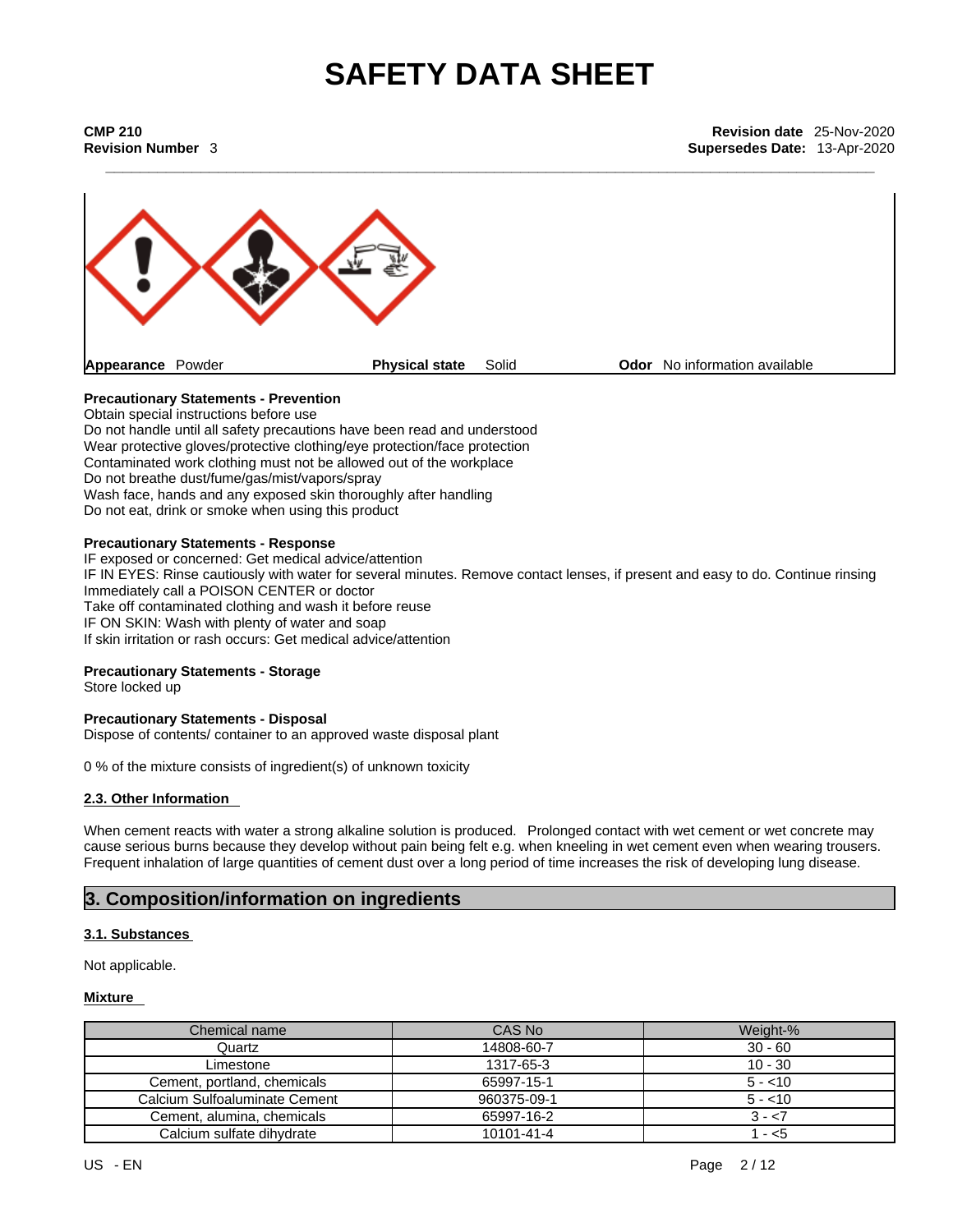| salt<br>∴arr<br>ım<br>--<br>200 <sub>10</sub><br>ules".<br>пи.<br>aulu- |     |     |  |
|-------------------------------------------------------------------------|-----|-----|--|
| . .<br>∴alciur<br>sultate                                               | . . | . . |  |
|                                                                         |     |     |  |

*\*The exact percentage (concentration) ofcomposition has been withheld as a trade secret*

### **4. First-aid measures**

#### **4.1. Description of first aid measures**

| <b>Inhalation</b>                                                | Remove to fresh air. Get medical attention immediately if symptoms occur.                                                                                                                                                                                                  |  |  |
|------------------------------------------------------------------|----------------------------------------------------------------------------------------------------------------------------------------------------------------------------------------------------------------------------------------------------------------------------|--|--|
| Eye contact                                                      | Immediately flush with plenty of water. After initial flushing, remove any contact lenses and<br>continue flushing for at least 15 minutes. Consult an ophthalmologist.                                                                                                    |  |  |
| <b>Skin contact</b>                                              | Brush off loose particles from skin. Wash off immediately with soap and plenty of water for<br>at least 15 minutes. Wash contaminated clothing before reuse. May cause an allergic skin<br>reaction. In the case of skin irritation or allergic reactions see a physician. |  |  |
| Ingestion                                                        | Clean mouth with water and drink afterwards plenty of water. Do NOT induce vomiting. If<br>swallowed, call a poison control center or physician immediately.                                                                                                               |  |  |
| Self-protection of the first aider                               | Use personal protective equipment as required. Avoid contact with skin, eyes or clothing.                                                                                                                                                                                  |  |  |
| 4.2. Most important symptoms and effects, both acute and delayed |                                                                                                                                                                                                                                                                            |  |  |
| <b>Symptoms</b>                                                  | Inhalation of dust in high concentration may cause irritation of respiratory system. Causes<br>serious eye damage. Irritating to skin. Itching. Rashes. Hives.                                                                                                             |  |  |
|                                                                  | 4.3. Indication of any immediate medical attention and special treatment needed                                                                                                                                                                                            |  |  |
| Note to physicians                                               | May cause sensitization in susceptible persons. May cause sensitization by skin contact.<br>Treat symptomatically.                                                                                                                                                         |  |  |

## **5. Fire-fighting measures**

### **5.1. Extinguishing media**

| <b>Suitable Extinguishing Media</b>                             | Use extinguishing measures that are appropriate to local circumstances and the<br>surrounding environment. |
|-----------------------------------------------------------------|------------------------------------------------------------------------------------------------------------|
| <b>Large Fire</b>                                               | CAUTION: Use of water spray when fighting fire may be inefficient.                                         |
| Unsuitable extinguishing media                                  | Do not scatter spilled material with high pressure water streams.                                          |
| 5.2. Special hazards arising from the substance or mixture      |                                                                                                            |
| Specific hazards arising from the<br>chemical                   | Product is or contains a sensitizer. May cause sensitization by skin contact.                              |
| <b>Hazardous combustion products</b>                            | Carbon dioxide (CO2). Sulfur oxides. Silicon dioxide.                                                      |
| <b>Explosion data</b><br>Sensitivity to mechanical impact None. |                                                                                                            |
| Sensitivity to static discharge                                 | None.                                                                                                      |
| 5.3. Advice for firefighters                                    |                                                                                                            |
| US - EN                                                         | 3/12<br>Page                                                                                               |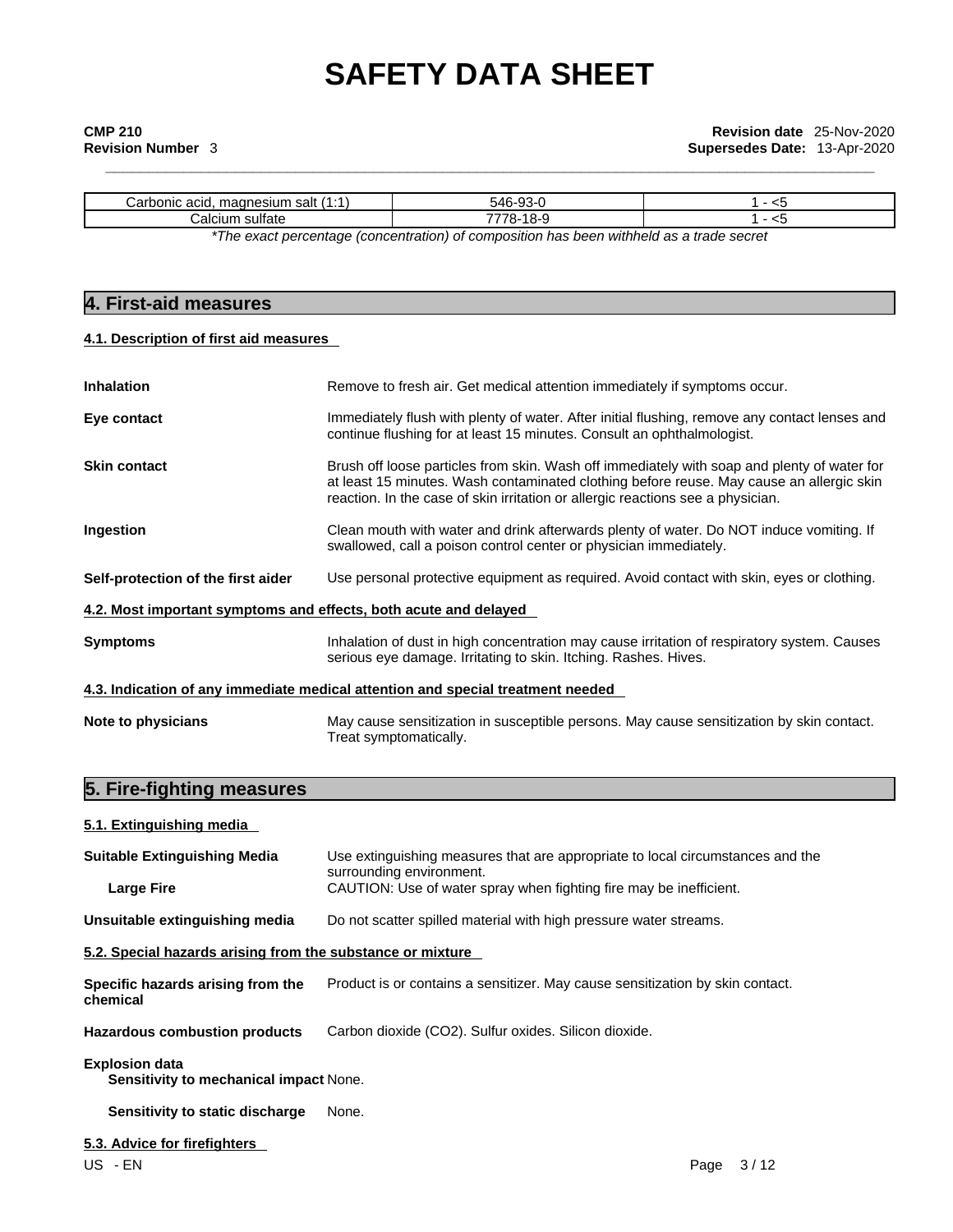| Special protective equipment for | As in any fire, wear self-contained breathing apparatus pressure-demand, MSHA/NIOSH |
|----------------------------------|-------------------------------------------------------------------------------------|
| fire-fighters                    | (approved or equivalent) and full protective gear.                                  |

## **6. Accidental release measures**

| 6.1. Personal precautions, protective equipment and emergency procedures |
|--------------------------------------------------------------------------|
|--------------------------------------------------------------------------|

| <b>Personal precautions</b>                               | Use personal protective equipment as required. Ensure adequate ventilation. Avoid<br>generation of dust. Do not get in eyes, on skin, or on clothing. Wash thoroughly after<br>handling. |
|-----------------------------------------------------------|------------------------------------------------------------------------------------------------------------------------------------------------------------------------------------------|
| <b>Other information</b>                                  | Refer to protective measures listed in Sections 7 and 8.                                                                                                                                 |
| For emergency responders                                  | Sweep up to prevent slipping hazard.                                                                                                                                                     |
| 6.2. Environmental precautions                            |                                                                                                                                                                                          |
| <b>Environmental precautions</b>                          | See Section 12 for additional Ecological Information.                                                                                                                                    |
| 6.3. Methods and material for containment and cleaning up |                                                                                                                                                                                          |
|                                                           |                                                                                                                                                                                          |
|                                                           | Cover powder spill with plastic sheet or tarp to minimize spreading and keep powder dry.<br>Prevent dust cloud.                                                                          |
| <b>Methods for containment</b><br>Methods for cleaning up | Use personal protective equipment as required. Sweep up and shovel into suitable<br>containers for disposal. Avoid generation of dust. Clean contaminated surface thoroughly.            |

### **7. Handling and storage**

#### **7.1. Precautions for safe handling**

| Advice on safe handling                                           | Use personal protective equipment as required. Handle in accordance with good industrial<br>hygiene and safety practice. Do not eat, drink or smoke when using this product. Avoid<br>generation of dust. Ensure adequate ventilation. Avoid contact with skin and eyes. Wash<br>thoroughly after handling. Take off contaminated clothing and wash before reuse. |
|-------------------------------------------------------------------|-------------------------------------------------------------------------------------------------------------------------------------------------------------------------------------------------------------------------------------------------------------------------------------------------------------------------------------------------------------------|
| 7.2. Conditions for safe storage, including any incompatibilities |                                                                                                                                                                                                                                                                                                                                                                   |
| <b>Storage Conditions</b>                                         | Keep out of the reach of children. Keep the packing dry and well sealed to prevent<br>contamination and absorption of humidity. Keep away from water or moist air.                                                                                                                                                                                                |
| 7.3 References to other sections                                  |                                                                                                                                                                                                                                                                                                                                                                   |
| Reference to other sections                                       | Section 10: STABILITY AND REACTIVITY<br>Section 13: DISPOSAL CONSIDERATIONS                                                                                                                                                                                                                                                                                       |

## **8. Exposure controls/personal protection**

#### **8.1. Control parameters**

#### **Exposure Limits** .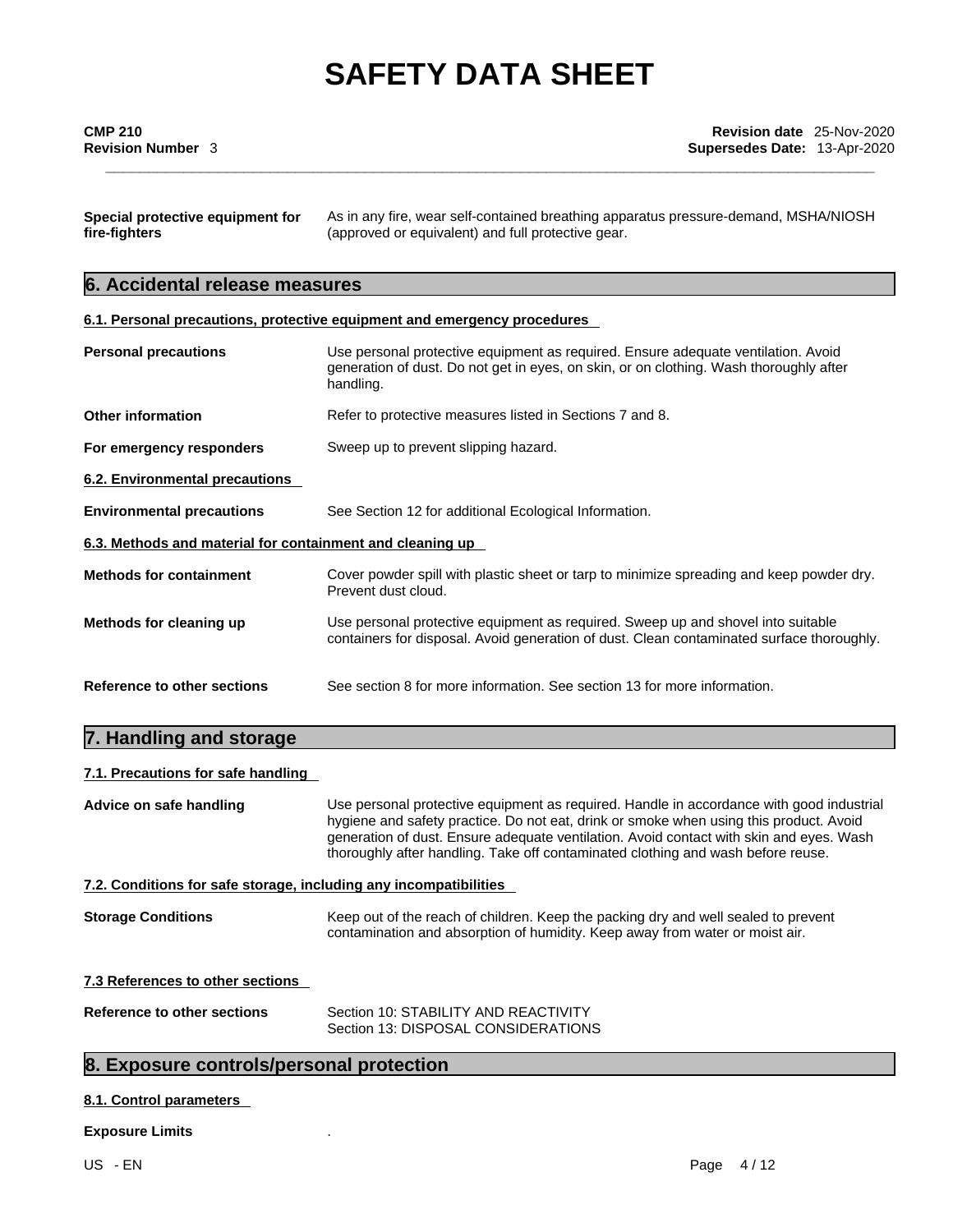# **\_\_\_\_\_\_\_\_\_\_\_\_\_\_\_\_\_\_\_\_\_\_\_\_\_\_\_\_\_\_\_\_\_\_\_\_\_\_\_\_\_\_\_\_\_\_\_\_\_\_\_\_\_\_\_\_\_\_\_\_\_\_\_\_\_\_\_\_\_\_\_\_\_\_\_\_\_\_\_\_\_\_\_\_\_\_\_\_\_ CMP 210 Revision date** 25-Nov-2020 **Revision Number** 3 **Supersedes Date:** 13-Apr-2020

| Chemical name                                                                                            | <b>ACGIHTLV</b>                                                                                                                       | <b>OSHA PEL</b>                                                                                                                                                                                                                                                                                                                                         | <b>NIOSH</b>                                                                                                     |
|----------------------------------------------------------------------------------------------------------|---------------------------------------------------------------------------------------------------------------------------------------|---------------------------------------------------------------------------------------------------------------------------------------------------------------------------------------------------------------------------------------------------------------------------------------------------------------------------------------------------------|------------------------------------------------------------------------------------------------------------------|
| TWA: 0.025 mg/m <sup>3</sup> respirable<br>Quartz<br>14808-60-7<br>particulate matter<br>respirable dust |                                                                                                                                       | TWA: 50 μg/m <sup>3</sup> TWA: 50 μg/m <sup>3</sup><br>excludes construction work,<br>agricultural operations, and<br>exposures that result from the<br>processing of sorptive clays<br>(vacated) TWA: 0.1 mg/m <sup>3</sup><br>$(250)/(%SiO2 + 5)$ mppcf<br>TWA respirable fraction<br>$(10)/(%SiO2 + 2)$ mg/m <sup>3</sup><br>TWA respirable fraction | IDLH: 50 mg/m <sup>3</sup> respirable<br>dust<br>TWA: $0.05$ mg/m <sup>3</sup><br>respirable<br>dust             |
| Limestone<br>1317-65-3                                                                                   |                                                                                                                                       | TWA: 15 mg/m <sup>3</sup> total dust<br>TWA: 5 mg/m <sup>3</sup> respirable<br>fraction<br>(vacated) TWA: 15 mg/m <sup>3</sup> total<br>dust<br>(vacated) TWA: 5 mg/m <sup>3</sup><br>respirable fraction                                                                                                                                               | TWA: 10 mg/m <sup>3</sup> total dust<br>TWA: 5 mg/m <sup>3</sup> respirable dust                                 |
| Cement, portland, chemicals<br>65997-15-1                                                                | TWA: 1 mg/m <sup>3</sup> particulate<br>matter containing no asbestos<br>and <1% crystalline silica,<br>respirable particulate matter | TWA: 15 mg/m <sup>3</sup> total dust<br>TWA: 5 mg/m <sup>3</sup> respirable<br>fraction<br>(vacated) TWA: 10 mg/m <sup>3</sup> total<br>dust<br>(vacated) TWA: 5 mg/m <sup>3</sup><br>respirable fraction<br>TWA: 50 mppcf <1% Crystalline<br>silica                                                                                                    | IDLH: 5000 mg/m <sup>3</sup><br>TWA: 10 mg/m <sup>3</sup> total dust<br>TWA: 5 mg/m <sup>3</sup> respirable dust |
| Cement, alumina, chemicals<br>65997-16-2                                                                 | 10 mg/m <sup>3</sup> (total; 5 mg/m <sup>3</sup> (resp)                                                                               |                                                                                                                                                                                                                                                                                                                                                         |                                                                                                                  |
| Calcium sulfate dihydrate<br>10101-41-4                                                                  | TWA: 10 mg/m <sup>3</sup> inhalable<br>particulate matter                                                                             |                                                                                                                                                                                                                                                                                                                                                         |                                                                                                                  |
| Carbonic acid, magnesium salt<br>(1:1)<br>546-93-0                                                       |                                                                                                                                       |                                                                                                                                                                                                                                                                                                                                                         | $\overline{\text{TW}}$ A: 10 mg/m <sup>3</sup> total dust<br>TWA: 5 mg/m <sup>3</sup> respirable dust            |
| Calcium sulfate<br>7778-18-9                                                                             | TWA: 10 mg/m <sup>3</sup> inhalable<br>particulate matter                                                                             | TWA: 15 mg/m <sup>3</sup> total dust<br>TWA: 5 mg/m <sup>3</sup> respirable<br>fraction<br>(vacated) TWA: 15 mg/m <sup>3</sup><br>(vacated) TWA: 5 mg/m <sup>3</sup><br>respirable fraction                                                                                                                                                             | TWA: 10 mg/m <sup>3</sup> total dust<br>TWA: 5 $mg/m3$ respirable dust                                           |

| Chemical name         | Argentina | <b>Brazil</b> | Chile | Colombia             |
|-----------------------|-----------|---------------|-------|----------------------|
| US<br>$- \cdot$<br>cΝ |           |               | Page  | _<br>. .<br>ີ<br>. . |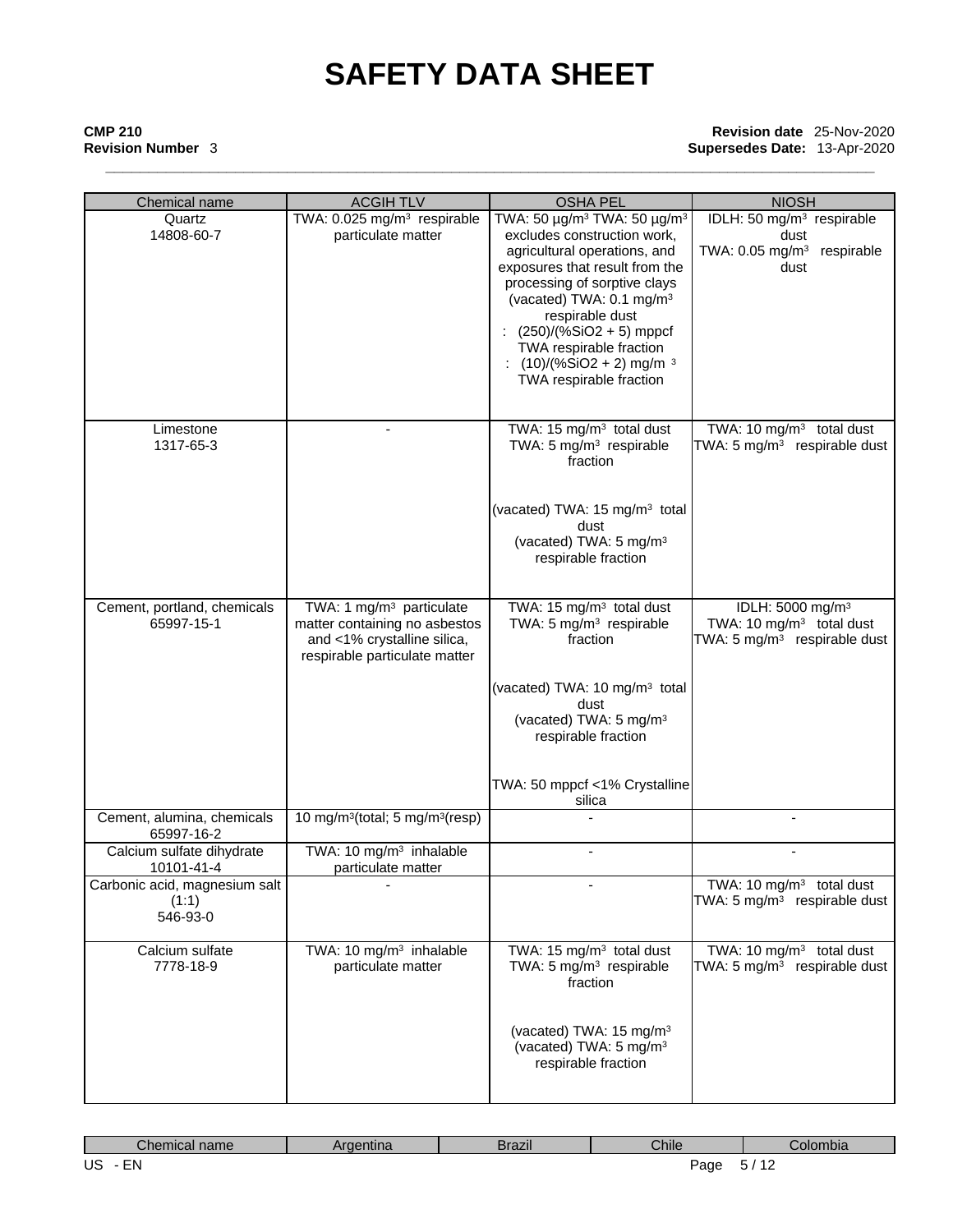# **\_\_\_\_\_\_\_\_\_\_\_\_\_\_\_\_\_\_\_\_\_\_\_\_\_\_\_\_\_\_\_\_\_\_\_\_\_\_\_\_\_\_\_\_\_\_\_\_\_\_\_\_\_\_\_\_\_\_\_\_\_\_\_\_\_\_\_\_\_\_\_\_\_\_\_\_\_\_\_\_\_\_\_\_\_\_\_\_\_ CMP 210 Revision date** 25-Nov-2020 **Revision Number** 3 **Supersedes Date:** 13-Apr-2020

| Quartz                                    | TWA: 0.05 mg/m <sup>3</sup> | TWA: 0.025 mg/m <sup>3</sup> | TWA: 0.08 mg/m <sup>3</sup> | TWA: 0.025mg/m <sup>3</sup> |
|-------------------------------------------|-----------------------------|------------------------------|-----------------------------|-----------------------------|
| 14808-60-7                                |                             |                              |                             |                             |
| Limestone<br>1317-65-3                    | TWA: $10 \text{ mg/m}^3$    | $\overline{\phantom{0}}$     | TWA: $7 \text{ mg/m}^3$     |                             |
| Cement, portland, chemicals<br>65997-15-1 | TWA: $10 \text{ mg/m}^3$    | TWA: 1 $mq/m3$               | TWA: 8.8 mg/m $3$           | TWA: $1 \text{mg/m}^3$      |
| Calcium sulfate dihydrate<br>10101-41-4   |                             | TWA: $10 \text{ mg/m}^3$     |                             | TWA: $10mg/m3$              |
| Calcium sulfate<br>7778-18-9              | TWA: $10 \text{ mg/m}^3$    | TWA: $10 \text{ mg/m}^3$     |                             | TWA: $10mg/m3$              |

| Chemical name                             | Costa Rica                  | Peru                       | Uruguay                                                                                                                                      | Venezuela                    |
|-------------------------------------------|-----------------------------|----------------------------|----------------------------------------------------------------------------------------------------------------------------------------------|------------------------------|
| Quartz<br>14808-60-7                      | TWA: 0.025mg/m <sup>3</sup> | TWA: 0.05mg/m <sup>3</sup> | $0.025$ mg/m <sup>3</sup> TWA<br>(respirable particulate<br>matter)                                                                          | TWA: 0.025 mg/m <sup>3</sup> |
| Cement, portland, chemicals<br>65997-15-1 | TWA: $1 \text{mg/m}^3$      | TWA: $10mg/m3$             | 1 mg/m <sup>3</sup> TWA<br>(particulate matter<br>containing no asbestos<br>and <1% crystalline<br>silica, respirable<br>particulate matter) | TWA: $10 \text{ mg/m}^3$     |
| Calcium sulfate dihydrate<br>10101-41-4   | TWA: $10mg/m3$              |                            | 10 mg/m $3$ TWA<br>(inhalable particulate<br>matter, listed under<br>Calcium sulfate)                                                        |                              |
| Calcium sulfate<br>7778-18-9              | TWA: $10mg/m3$              | TWA: $10mg/m3$             | 10 mg/m $3$ TWA<br>(inhalable particulate<br>matter)                                                                                         | TWA: $10 \text{ mg/m}^3$     |

### **8.2. Exposure controls**

### **Appropriate engineering controls**

| <b>Engineering controls</b>           | <b>Showers</b><br>Eyewash stations<br>Ventilation systems.                                                                                                                                                                                                                                                                       |
|---------------------------------------|----------------------------------------------------------------------------------------------------------------------------------------------------------------------------------------------------------------------------------------------------------------------------------------------------------------------------------|
|                                       | Individual protection measures, such as personal protective equipment                                                                                                                                                                                                                                                            |
| Eye/face protection                   | Avoid contact with eyes. Tight sealing safety goggles. If splashes are likely to occur:. Face<br>protection shield.                                                                                                                                                                                                              |
| <b>Hand protection</b>                | Wear suitable gloves. Impervious gloves. The selection of suitable gloves does not only<br>depend on the material, but also on further marks of quality and various manufacturers.                                                                                                                                               |
| Skin and body protection              | Wear suitable protective clothing. Long sleeved clothing.                                                                                                                                                                                                                                                                        |
| <b>Respiratory protection</b>         | If exposure limits are exceeded or irritation is experienced, NIOSH/MSHA approved<br>respiratory protection should be worn. Positive-pressure supplied air respirators may be<br>required for high airborne contaminant concentrations. Respiratory protection must be<br>provided in accordance with current local regulations. |
| <b>General hygiene considerations</b> | Wear suitable gloves and eye/face protection. Handle in accordance with good industrial<br>hygiene and safety practice. Do not eat, drink or smoke when using this product. Do not                                                                                                                                               |
| US - EN                               | Page 6/12                                                                                                                                                                                                                                                                                                                        |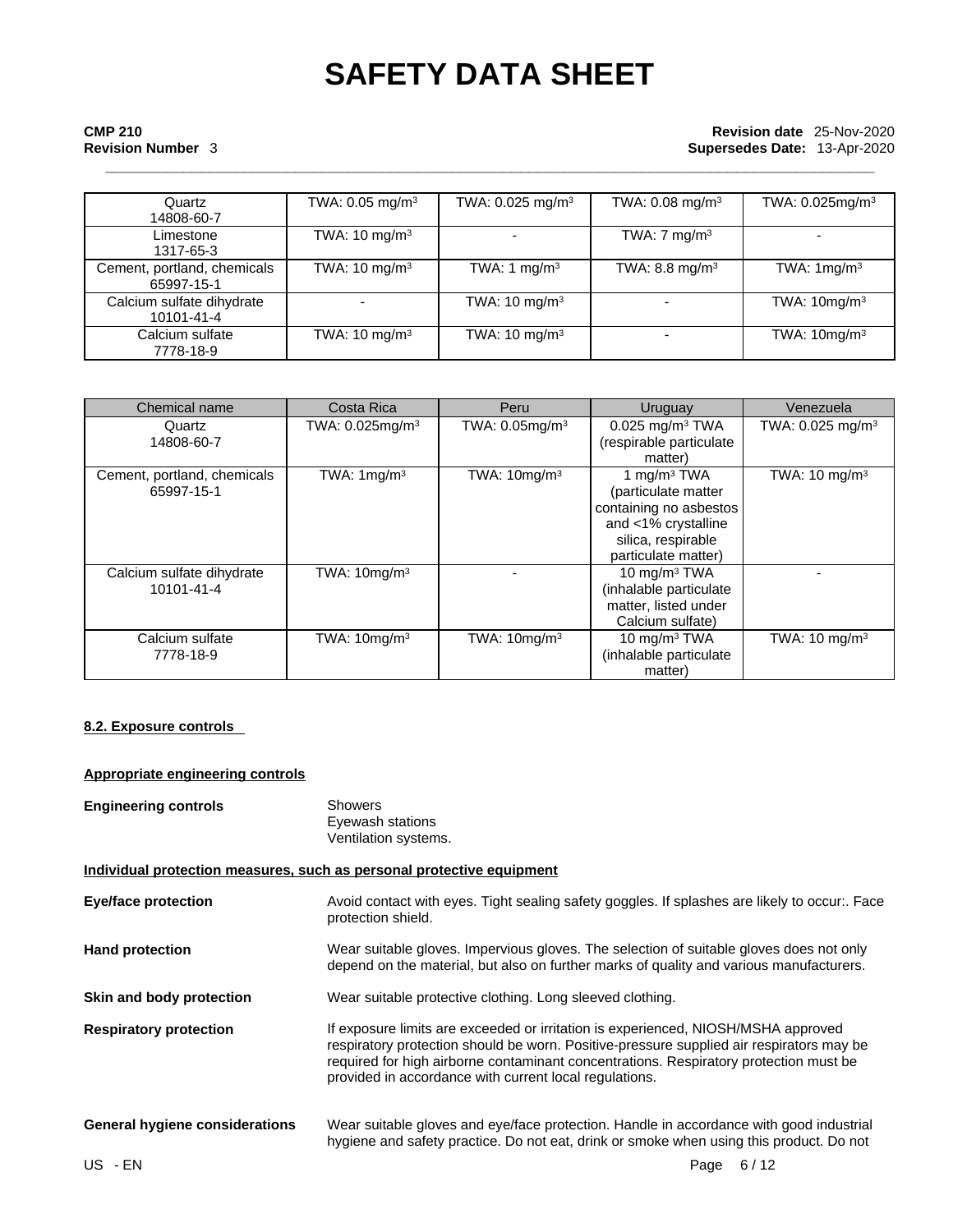## **\_\_\_\_\_\_\_\_\_\_\_\_\_\_\_\_\_\_\_\_\_\_\_\_\_\_\_\_\_\_\_\_\_\_\_\_\_\_\_\_\_\_\_\_\_\_\_\_\_\_\_\_\_\_\_\_\_\_\_\_\_\_\_\_\_\_\_\_\_\_\_\_\_\_\_\_\_\_\_\_\_\_\_\_\_\_\_\_\_ CMP 210 Revision date** 25-Nov-2020 **Revision Number** 3 **Supersedes Date:** 13-Apr-2020

breathe dust. Avoid contact with skin, eyes or clothing. Wash hands before breaks and immediately after handling the product. Take off contaminated clothing and wash before reuse. Regular cleaning of equipment, work area and clothing is recommended.

## **9. Physical and chemical properties**

#### **9.1. Information on basic physical and chemical properties**

| <b>Physical state</b>                  | Solid                           |                  |
|----------------------------------------|---------------------------------|------------------|
| Appearance                             | Powder                          |                  |
| <b>Color</b>                           | Gray                            |                  |
| Odor                                   | No information available        |                  |
| <b>Odor threshold</b>                  | No information available        |                  |
|                                        |                                 |                  |
| <b>Property</b>                        | <b>Values</b>                   | Remarks • Method |
| рH                                     | Not applicable.                 |                  |
| Melting point / freezing point         | Not applicable.                 |                  |
| Boiling point / boiling range          | Not applicable.                 |                  |
| <b>Flash point</b>                     | Not applicable.                 |                  |
| <b>Evaporation rate</b>                | Not applicable.                 |                  |
| Flammability (solid, gas)              | No data available               | None known       |
| <b>Flammability Limit in Air</b>       |                                 | None known       |
| <b>Upper flammability or explosive</b> | No data available               |                  |
| limits                                 |                                 |                  |
| Lower flammability or explosive        | No data available               |                  |
| limits                                 |                                 |                  |
| Vapor pressure                         | No data available               | None known       |
| <b>Relative vapor density</b>          | No data available               | None known       |
| <b>Relative density</b>                | No data available               | None known       |
| <b>Water solubility</b>                | Cement based products react and |                  |
|                                        | solidify in contact with water  |                  |
| Solubility(ies)                        | No data available               | None known       |
| <b>Partition coefficient</b>           | No data available               | None known       |
| <b>Autoignition temperature</b>        | No data available               | None known       |
| <b>Decomposition temperature</b>       | No data available               | None known       |
| <b>Kinematic viscosity</b>             |                                 |                  |
| <b>Dynamic viscosity</b>               |                                 |                  |
| 9.2. Other information                 |                                 |                  |
| <b>Explosive properties</b>            | No information available        |                  |
| <b>Oxidizing properties</b>            | No information available        |                  |
| Solvent content (%)                    | No information available        |                  |
| Solid content (%)                      | 100                             |                  |
| <b>Softening Point</b>                 | Not relevant                    |                  |
| <b>Molecular weight</b>                | No information available        |                  |
|                                        | $0 g/L$ / $0 \%$                |                  |
| <b>VOC Content (%)</b>                 | $0.74$ g/cm <sup>3</sup>        |                  |
| <b>Density</b>                         | No information available        |                  |
| <b>Bulk density</b>                    |                                 |                  |

### **10. Stability and reactivity**

#### **10.1. Reactivity**

**Reactivity No information available.** 

**10.2. Chemical stability**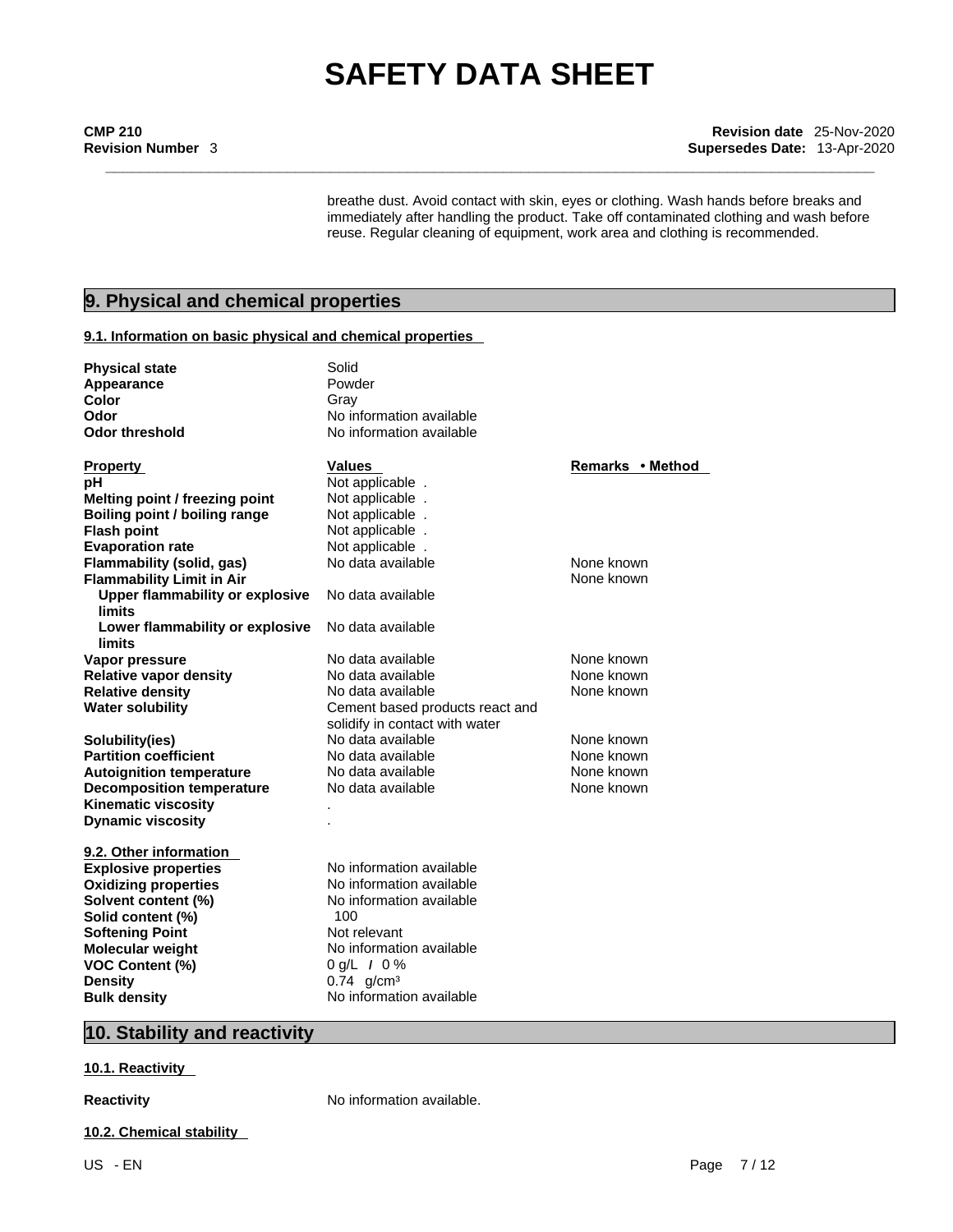| <b>Chemical stability</b>                                               | Stable under normal conditions.                      |  |  |  |
|-------------------------------------------------------------------------|------------------------------------------------------|--|--|--|
| 10.3. Possibility of hazardous reactions                                |                                                      |  |  |  |
| <b>Possibility of hazardous reactions</b> None under normal processing. |                                                      |  |  |  |
| 10.4. Conditions to avoid                                               |                                                      |  |  |  |
| <b>Conditions to avoid</b>                                              | Protect from moisture. Product cures with moisture.  |  |  |  |
| 10.5. Incompatible materials                                            |                                                      |  |  |  |
| Incompatible materials                                                  | Strong acids. Strong bases. Strong oxidizing agents. |  |  |  |
| 10.6. Hazardous decomposition products                                  |                                                      |  |  |  |

**Hazardous decomposition products** None known based on information supplied

## **11. Toxicological information**

#### **11.1. Information on toxicologicaleffects**

| <b>Product Information</b> |  |  |
|----------------------------|--|--|
|----------------------------|--|--|

| <b>Inhalation</b>   | Inhalation of dust in high concentration may cause irritation of respiratory system.                                                                          |
|---------------------|---------------------------------------------------------------------------------------------------------------------------------------------------------------|
| Eye contact         | Causes serious eye damage. May cause irreversible damage to eyes.                                                                                             |
| <b>Skin contact</b> | Repeated or prolonged skin contact may cause allergic reactions with susceptible persons.<br>May cause sensitization by skin contact. Causes skin irritation. |
| <b>Ingestion</b>    | Ingestion may cause gastrointestinal irritation, nausea, vomiting and diarrhea.                                                                               |
|                     | Symptoms related to the physical, chemical and toxicological characteristics                                                                                  |
| Symptoms            | Burning. May cause blindness. Itching. Rashes. Hives. Redness. May cause redness and<br>tearing of the eyes.                                                  |

**Acute toxicity Numerical measures of toxicity**

#### **The following values are calculated based on chapter 3.1 of the GHS document** .**ATEmix (inhalation-dust/mist)** 124.40 mg/l

#### **Component Information**

| Chemical name                                | Oral LD50                    | Dermal LD50      | Inhalation LC50 |
|----------------------------------------------|------------------------------|------------------|-----------------|
| Quartz                                       | >20000 mg/kg                 |                  |                 |
| 14808-60-7                                   |                              |                  |                 |
| Limestone                                    | >5000 mg/kg (Rattus)         |                  |                 |
| 1317-65-3                                    |                              |                  |                 |
| Cement, portland, chemicals<br>65997-15-1    | LD50 $>$ 2000 mg/Kg (Rattus) | LD50 >2000 mg/Kg |                 |
| Calcium Sulfoaluminate Cement<br>960375-09-1 | >2000 mg/Kg                  |                  |                 |
| US - EN                                      |                              |                  | 8/12<br>Page    |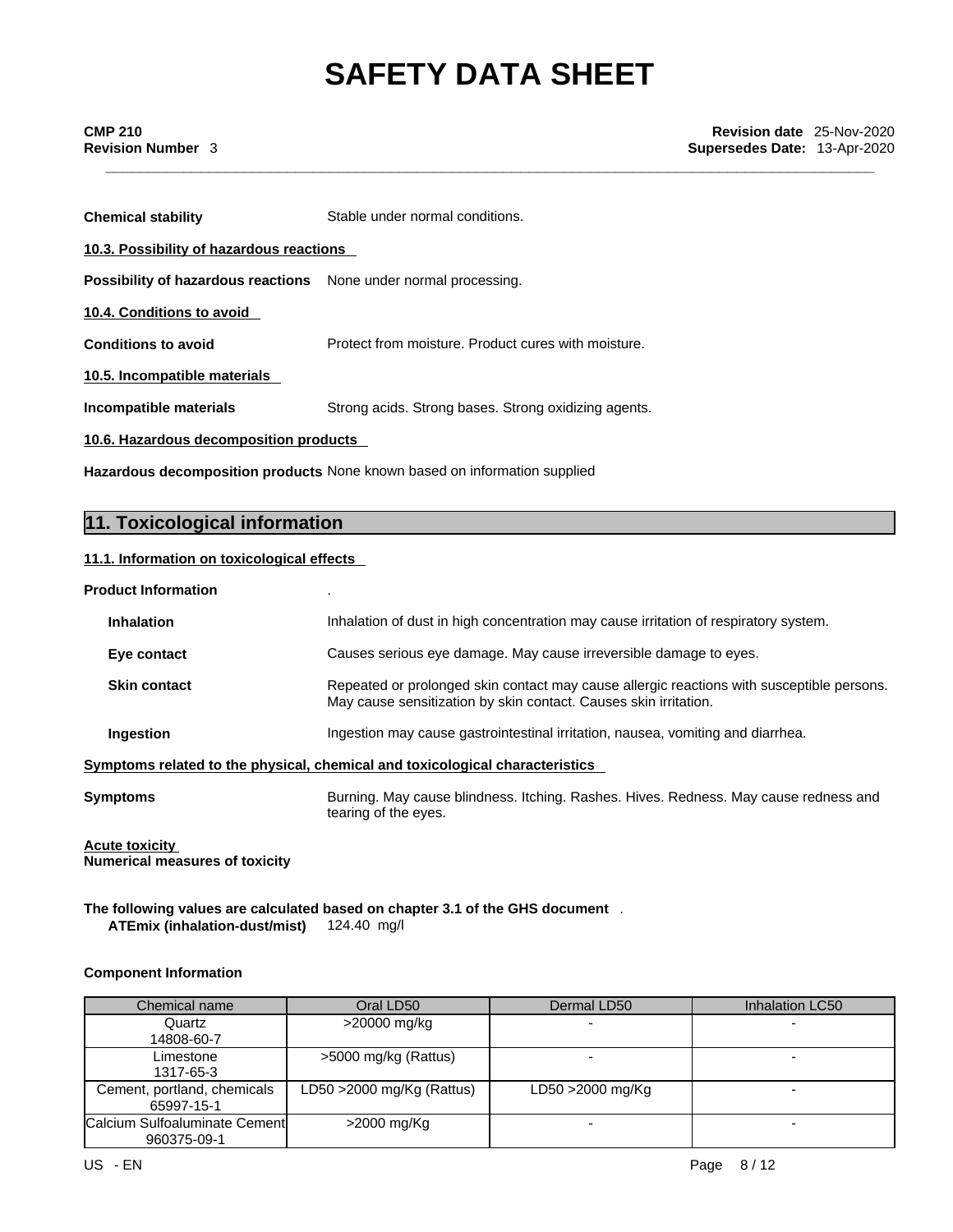| Cement, alumina, chemicals<br>65997-16-2           | LD50 >2000 mg/Kg Rat | LD50 >2000 mg/Kg Rat |                           |
|----------------------------------------------------|----------------------|----------------------|---------------------------|
| Carbonic acid, magnesium salt<br>(1:1)<br>546-93-0 | >2000 mg/Kg Rat      |                      |                           |
| Calcium sulfate<br>7778-18-9                       | >3000 mg/kg (Rattus) |                      | CL50 > 2.61 mg/L (4h) Rat |

#### **Delayed and immediate effects as well as chronic effects from short and long-term exposure**

| <b>Skin corrosion/irritation</b>  | Classification based on data available for ingredients. Irritating to skin.                                            |
|-----------------------------------|------------------------------------------------------------------------------------------------------------------------|
| Serious eye damage/eye irritation | Classification based on data available for ingredients. Causes burns. Risk of serious<br>damage to eyes.               |
| Respiratory or skin sensitization | May cause sensitization by skin contact.                                                                               |
| Germ cell mutagenicity            | Based on available data, the classification criteria are not met.                                                      |
| Carcinogenicity                   | Contains a known or suspected carcinogen. Classification based on data available for<br>ingredients. May cause cancer. |

The table below indicates whether each agency has listed any ingredient as a carcinogen.

| Chemical name | $\bigcap$<br>וווטטח    | IAPC<br><b>IANU</b> | $-$<br>. | 0011<br>USMA |
|---------------|------------------------|---------------------|----------|--------------|
| Quartz        | $\Lambda$ $\sim$<br>rv | Group               | Known    |              |
| 14808-60-7    |                        |                     |          |              |

| Legend<br><b>ACGIH (American Conference of Governmental Industrial Hygienists)</b><br>A2 - Suspected Human Carcinogen<br>IARC (International Agency for Research on Cancer)<br>Group 1 - Carcinogenic to Humans<br><b>NTP (National Toxicology Program)</b><br>Known - Known Carcinogen<br>OSHA (Occupational Safety and Health Administration of the US Department of Labor)<br>X - Present<br>Quartz (14808-60-7) |                                                                                                                  |                                                                   |                |  |
|---------------------------------------------------------------------------------------------------------------------------------------------------------------------------------------------------------------------------------------------------------------------------------------------------------------------------------------------------------------------------------------------------------------------|------------------------------------------------------------------------------------------------------------------|-------------------------------------------------------------------|----------------|--|
| Method                                                                                                                                                                                                                                                                                                                                                                                                              |                                                                                                                  | <b>Species</b>                                                    | <b>Results</b> |  |
| IARC (International Agency for Research on<br>Cancer)                                                                                                                                                                                                                                                                                                                                                               |                                                                                                                  | Human evidence                                                    | Carcinogenic   |  |
| <b>Reproductive toxicity</b>                                                                                                                                                                                                                                                                                                                                                                                        |                                                                                                                  | Based on available data, the classification criteria are not met. |                |  |
| <b>STOT - single exposure</b>                                                                                                                                                                                                                                                                                                                                                                                       |                                                                                                                  | Based on available data, the classification criteria are not met. |                |  |
| <b>STOT - repeated exposure</b><br>Target organ effects                                                                                                                                                                                                                                                                                                                                                             | Causes damage to organs through prolonged or repeated exposure.<br>Heart, Eyes, Lungs, Respiratory system, Skin. |                                                                   |                |  |
| <b>Aspiration hazard</b>                                                                                                                                                                                                                                                                                                                                                                                            | Based on available data, the classification criteria are not met.                                                |                                                                   |                |  |
| Other adverse effects                                                                                                                                                                                                                                                                                                                                                                                               |                                                                                                                  | No information available.                                         |                |  |

**Interactive effects** No information available.

### **12. Ecological information**

### **12.1. Toxicity**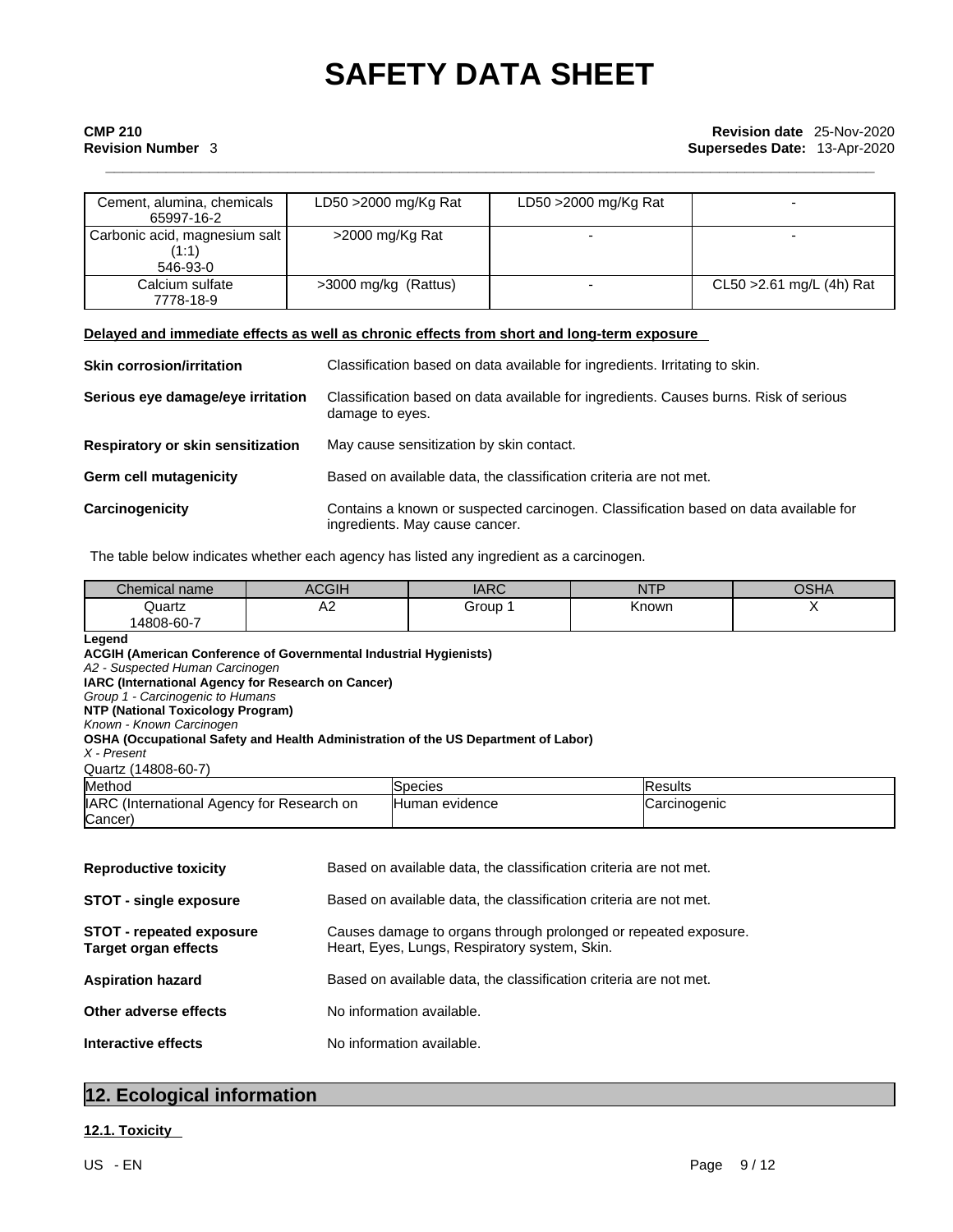# **\_\_\_\_\_\_\_\_\_\_\_\_\_\_\_\_\_\_\_\_\_\_\_\_\_\_\_\_\_\_\_\_\_\_\_\_\_\_\_\_\_\_\_\_\_\_\_\_\_\_\_\_\_\_\_\_\_\_\_\_\_\_\_\_\_\_\_\_\_\_\_\_\_\_\_\_\_\_\_\_\_\_\_\_\_\_\_\_\_ CMP 210 Revision date** 25-Nov-2020 **Revision Number** 3 **Supersedes Date:** 13-Apr-2020

#### **Ecotoxicity** .

| Chemical name                               | Algae/aquatic plants                                              | Fish                                                                                           | Toxicity to<br>microorganisms | Crustacea                                               |
|---------------------------------------------|-------------------------------------------------------------------|------------------------------------------------------------------------------------------------|-------------------------------|---------------------------------------------------------|
| Limestone<br>1317-65-3                      | CE50 (72h) > 200mg/L<br>Algae (Desmondesmus<br>subspicatus)       | CL50 (96h)>10000mg/L<br>(Oncorhynchus mykiss)                                                  |                               | CE50 (48h) >1000 mg/L<br>Daphnia Magna                  |
| Cement, alumina,<br>chemicals<br>65997-16-2 | EC50 (72h)Algae<br>(Pseudokirchneriella<br>subcapitata) > 5.6mg/L | LC50 (96h)<br>(Onchorhyncus mykiss)<br>>100 mg/L (OECD 203)                                    |                               | EC50 (48h) Daphnia<br>magna = $6.6$ mg/L (OECD)<br>202) |
| Calcium sulfate<br>7778-18-9                | CL50 (72h) >100 mg/L<br>Algae                                     | LC50: =2980mg/L (96h,<br>Lepomis macrochirus)<br>LC50: >1970mg/L (96h,<br>Pimephales promelas) |                               | CE50 (48h) >100 mg/L<br>(Daphnia magna)                 |

#### **12.2. Persistence and degradability**

**Persistence and degradability** No information available.

#### **12.3. Bioaccumulative potential**

**Bioaccumulation** There is no data for this product.

#### **Component Information**

| $\mathcal L$ hemical name | <b>Partition coefficient</b> |
|---------------------------|------------------------------|
| _imestone                 | ∪.ວ                          |
| 1317-65-3<br>່ບ           |                              |

#### **12.4. Mobility in soil**

**Mobility Mobility** No information available.

**Other adverse effects**

**Other adverse effects** No information available.

| 13. Disposal considerations            |                                                                                                                                                                                                                                                |  |
|----------------------------------------|------------------------------------------------------------------------------------------------------------------------------------------------------------------------------------------------------------------------------------------------|--|
| 13.1. Waste treatment methods          |                                                                                                                                                                                                                                                |  |
| Waste from residues/unused<br>products | It is the responsibility of the waste generator to determine the toxicity and physical<br>properties of the material generated to determine the proper waste identification and<br>disposal methods in compliance with applicable regulations. |  |
| Contaminated packaging                 | Dispose of in accordance with federal, state and local regulations.                                                                                                                                                                            |  |

## **14. Transport information**

| <b>DOT</b>  | Not regulated |            |
|-------------|---------------|------------|
| <b>IATA</b> | Not regulated |            |
| <b>IMDG</b> | Not regulated |            |
| US - EN     |               | Page 10/12 |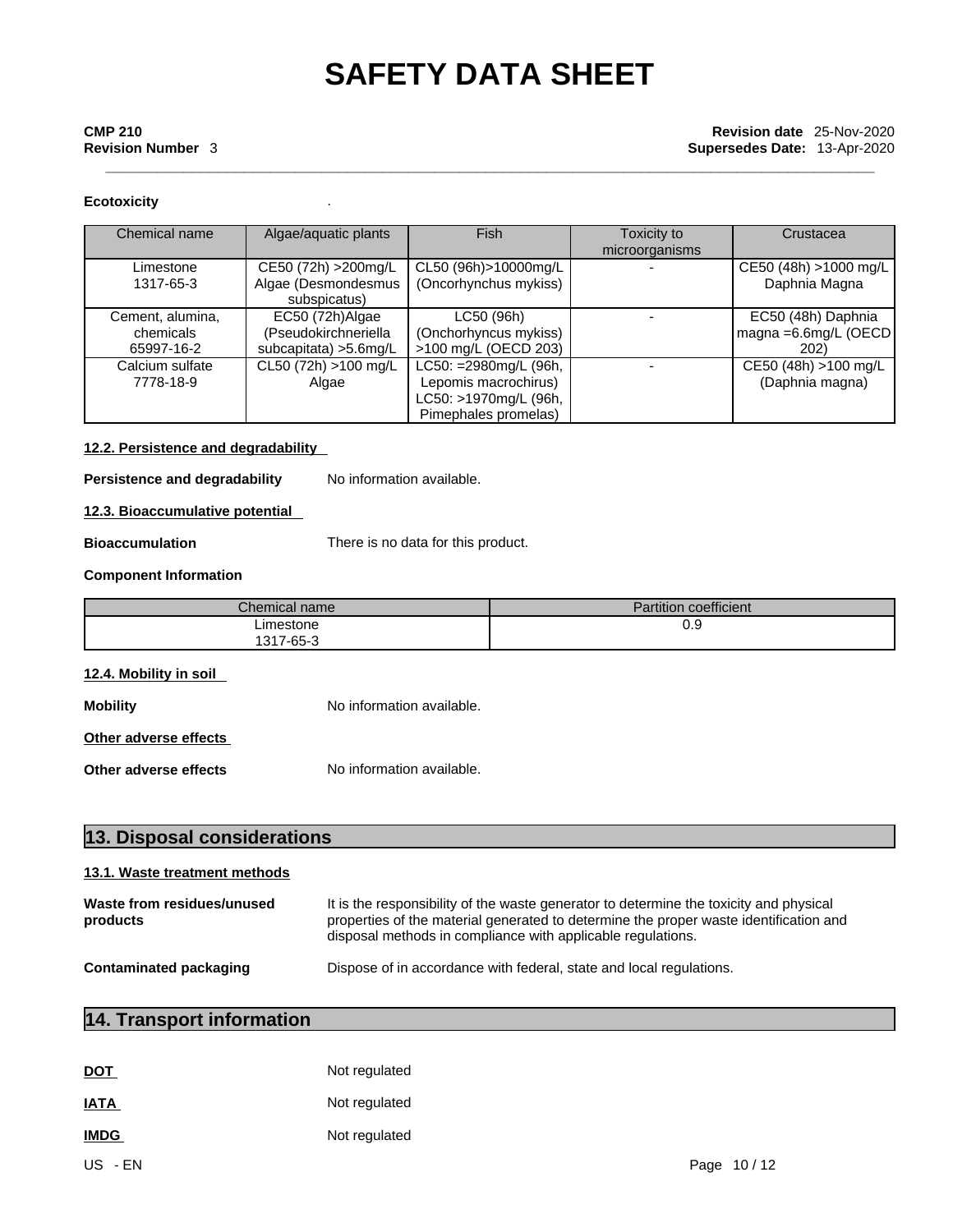### **15. Regulatory information**

#### **International Inventories**

| <b>TSCA</b> | .isteo              |
|-------------|---------------------|
| DSL         | <b>Not</b><br>ustec |
| المموم ا    |                     |

**Legend:**

**TSCA** - United States Toxic Substances Control Act Section 8(b) Inventory

**DSL** - Canadian Domestic Substances List

**Listed** - The components of this product are either listed or exempt from listing on inventory.

**Not Listed** - One or more components of this product are not listed on inventory.

#### **US Federal Regulations**

#### **SARA 313**

Section 313 of Title III of the Superfund Amendments and Reauthorization Act of 1986 (SARA). This product does not contain any chemicals which are subject to the reporting requirements of the Act and Title 40 of the Code of Federal Regulations, Part 372.

#### **SARA 311/312 Hazard Categories**

Should this product meet EPCRA 311/312 Tier reporting criteria at 40 CFR 370, refer to Section 2 of this SDS for appropriate classifications.

#### **Europe**

#### **Restrictions of Use of Hazardous Substances (RoHS) Directive 2011/65/EU**

This product does not contain Lead, Cadmium, Mercury, Hexavalent chromium, Polybrominated biphenyls (PBB), Polybrominated diphenyl ethers (PBDE), Bis(2-Ethylhexyl) phthalate (DEHP), Benzyl butyl phthalate (BBP), Dibutyl phthalate (DBP) and Diisobutyl phthalate (DIBP) above the regulated limit mentioned in this regulation

#### **SVHC: Substances of Very High Concern for Authorization:**

This product does not contain candidate substances of very high concern at a concentration >=0.1% (Regulation (EC) No. 1907/2006 (REACH), Article 59)

### **16. Other information**

**Key or legend to abbreviations and acronyms used in the safety data sheet**

| <b>TWA</b><br>Ceiling | Legend Section 8: EXPOSURE CONTROLS/PERSONAL PROTECTION<br>TWA (time-weighted average)<br>Maximum limit value | STEL | STEL (Short Term Exposure Limit)<br>Skin designation |
|-----------------------|---------------------------------------------------------------------------------------------------------------|------|------------------------------------------------------|
| <b>Prepared By</b>    | Product Safety & Regulatory Affairs.                                                                          |      |                                                      |
| <b>Revision date</b>  | 25-Nov-2020                                                                                                   |      |                                                      |
| <b>Revision note</b>  | SDS sections updated. 2. 3. 4. 5. 6. 7. 8. 10. 11. 12. 15.                                                    |      |                                                      |

#### **Disclaimer**

The information provided in this Safety Data Sheet is correct to the best of our knowledge, information and belief at the date of its publication. The information given is designed only as a guidance for safe handling, use, processing, storage, transportation, disposal and release and is not to be considered a warranty or quality specification. The information relates only to the specific material designated and may not be valid for such material used in combination with any other